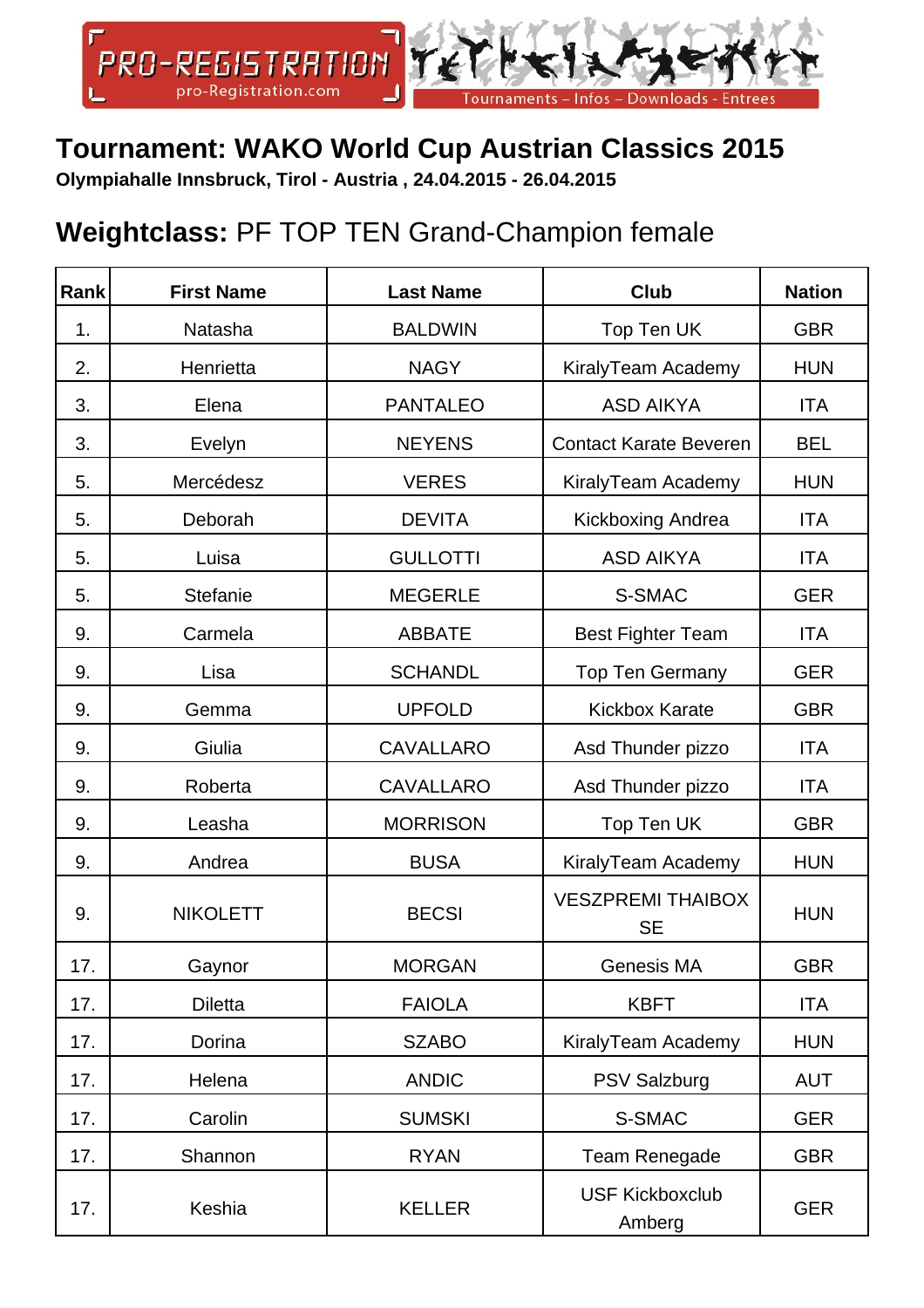| 17. | Monika | <b>ENGESET</b>   | Pointfighter Kbk         | <b>NOR</b> |
|-----|--------|------------------|--------------------------|------------|
| 17. | Laura  | <b>MARCHESAN</b> | <b>Best Fighter Team</b> | ITA        |
| 17. | Sharon | GILL             | Top Ten UK               | <b>GBR</b> |
| 17. | Linda  | <b>FOGLIANO</b>  | <b>ZEN SHIN MARENO</b>   | ITA        |

## **Weightclass:** PF TOP TEN Grand-Champion male

| Rank | <b>First Name</b> | <b>Last Name</b>   | <b>Club</b>                          | <b>Nation</b> |
|------|-------------------|--------------------|--------------------------------------|---------------|
| 1.   | Roman             | <b>BRÜNDL</b>      | Kickboxing Hopfgarten                | <b>AUT</b>    |
| 2.   | Tamás             | <b>IMRE</b>        | KiralyTeam Academy                   | <b>HUN</b>    |
| 3.   | László            | <b>GÖMBÖS</b>      | KiralyTeam Academy                   | <b>HUN</b>    |
| 3.   | Ray               | <b>DANIELS</b>     | All Star Team                        | <b>USA</b>    |
| 5.   | <b>Jack</b>       | <b>FELTON</b>      | All Star Team                        | <b>USA</b>    |
| 5.   | Philipp           | <b>RUCKDESCHEL</b> | <b>TKD-KB-Schule</b><br>Jungshin     | <b>GER</b>    |
| 5.   | Zsolt             | <b>MORADI</b>      | KiralyTeam Academy                   | <b>HUN</b>    |
| 5.   | Roberto           | <b>GUIDUCCI</b>    | <b>ASD AIKYA</b>                     | <b>ITA</b>    |
| 9.   | Timmy             | <b>SARANTOUDIS</b> | <b>Top Ten Germany</b>               | <b>GER</b>    |
| 9.   | Ryan              | <b>MARLOW</b>      | Top Ten UK                           | <b>GBR</b>    |
| 9.   | Ennio             | <b>GIORDANO</b>    | <b>ASD AIKYA</b>                     | <b>ITA</b>    |
| 9.   | Marco             | <b>NORDIO</b>      | <b>Best Fighter Team</b>             | <b>ITA</b>    |
| 9.   | Sider             | <b>IVANOV</b>      | <b>Russian POINTF Team</b>           | <b>RUS</b>    |
| 9.   | Dominik           | <b>MEYER</b>       | <b>Top Ten Germany</b>               | <b>GER</b>    |
| 9.   | Alexander         | <b>FEDERER</b>     | <b>KBU Hallein</b>                   | <b>AUT</b>    |
| 9.   | Sascha            | <b>GRÄSKE</b>      | Kick-Box Verein Leipzig              | <b>GER</b>    |
| 17.  | Dominik           | <b>HÖLBLING</b>    | Tae-Kibo                             | <b>AUT</b>    |
| 17.  | Stephan           | <b>TIX</b>         | <b>Martial Arts Schiller</b>         | <b>GER</b>    |
| 17.  | Marcel            | <b>RITTER</b>      | <b>MartialArtsSports Center</b>      | <b>GER</b>    |
| 17.  | Pietro            | <b>COMETTI</b>     | Kickboxing Andrea                    | <b>ITA</b>    |
| 17.  | <b>BARIS</b>      | <b>KAYAR</b>       | <b>TEAM TOPTEN</b><br><b>TÜRKIYE</b> | <b>TUR</b>    |
| 17.  | Harald            | <b>SCHMIDT</b>     | <b>Top Ten Germany</b>               | <b>GER</b>    |